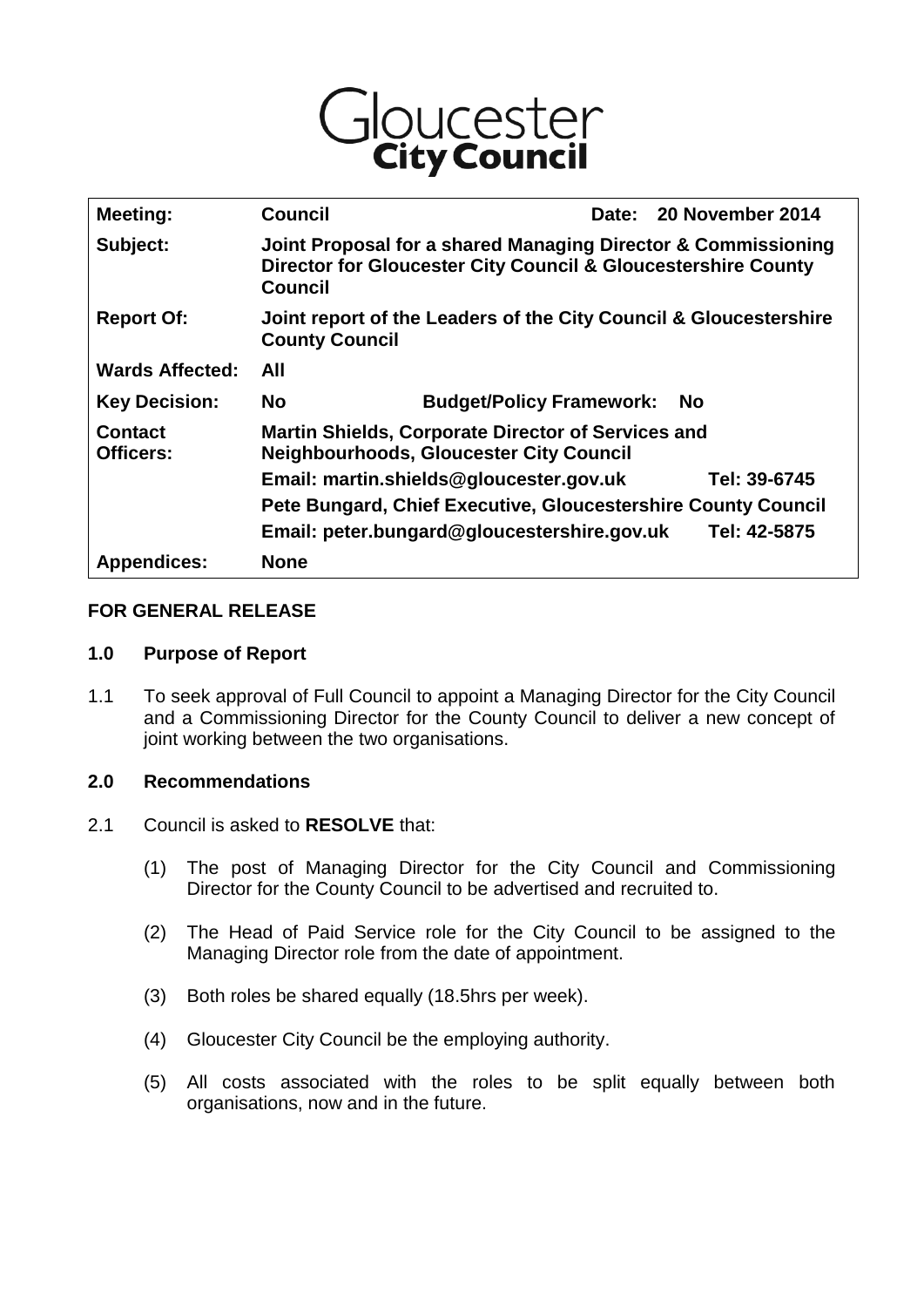# **3.0 Background and Key Issues**

- 3.1 Following the departure of Gloucester City Council's CEO in March 2014 and the departure of the Corporate Director of Resources in June 2014, options have been considered by the City Council regarding the future structure of the Senior Management Team.
- 3.2 A replacement for the Corporate Director of Resources is pending and this approach has been supported by Members of all Political Parties. The appointment to this post clearly fits with the recommendations of the LGA Peer Challenge team, regarding consistency of leadership and stability within the organisation.
- 3.3 Following Gloucester City Council's Peer Challenge in Dec 2013, transformational change was identified as a key priority for the Council moving forward. The City Council has a proven track record in this area, for example, using innovative contracts with the private sector (The Gloucester Model) and the move towards shared services. However, there is still much to do both in terms of service redesigns, efficiency gains, value for money and further partnership contracts and joint arrangements that could be delivered with more resilience at the most senior level of the organisation.
- 3.4 Members will be aware that the City Council has a statutory duty under Section 4, Local Government and Housing Act 1989 to designate a Head of Paid Service.
- 3.5 This role has a duty, where they consider it appropriate to do so, to prepare a report to the Council setting out their proposals in respect of any of the following matters:
	- The manner in which the discharge of the different functions of the Council is co-ordinated
	- The number and grades of staff required by the Council for the discharge of its functions
	- The organisation of the Council's staff and;
	- The appointment and proper management of the Council's staff.
- 3.6 Following the deletion of the Chief Executive Post (as agreed by Organisational Development Committee on 24 March 2014) it was agreed by Council in June 2014 that the statutory Head of Paid Service role became the responsibility of the Corporate Director for Services & Neighbourhoods.
- 3.7 With the departure of 2 key senior roles within the City Council it is clear that a sustainable and resilient structure is required. The LGA have helpfully facilitated discussions between the City Council and County Council political leaders and Senior Officers and a preferred option has emerged from these discussions. The LGA have confirmed that they are keen to work closely with both councils to identify the right structure to enable the approach to succeed. This support will include helping to develop success criteria and to review the arrangements to ensure that there is senior officer capacity in place for both the short – medium and longer term.

## **4.0 Preferred Option**

4.1 Both the City Council and County Council have a strong desire to improve services whilst reducing costs, removing duplication and directing resources to the areas of greatest need. Talks have been on-going for some time regarding the benefits of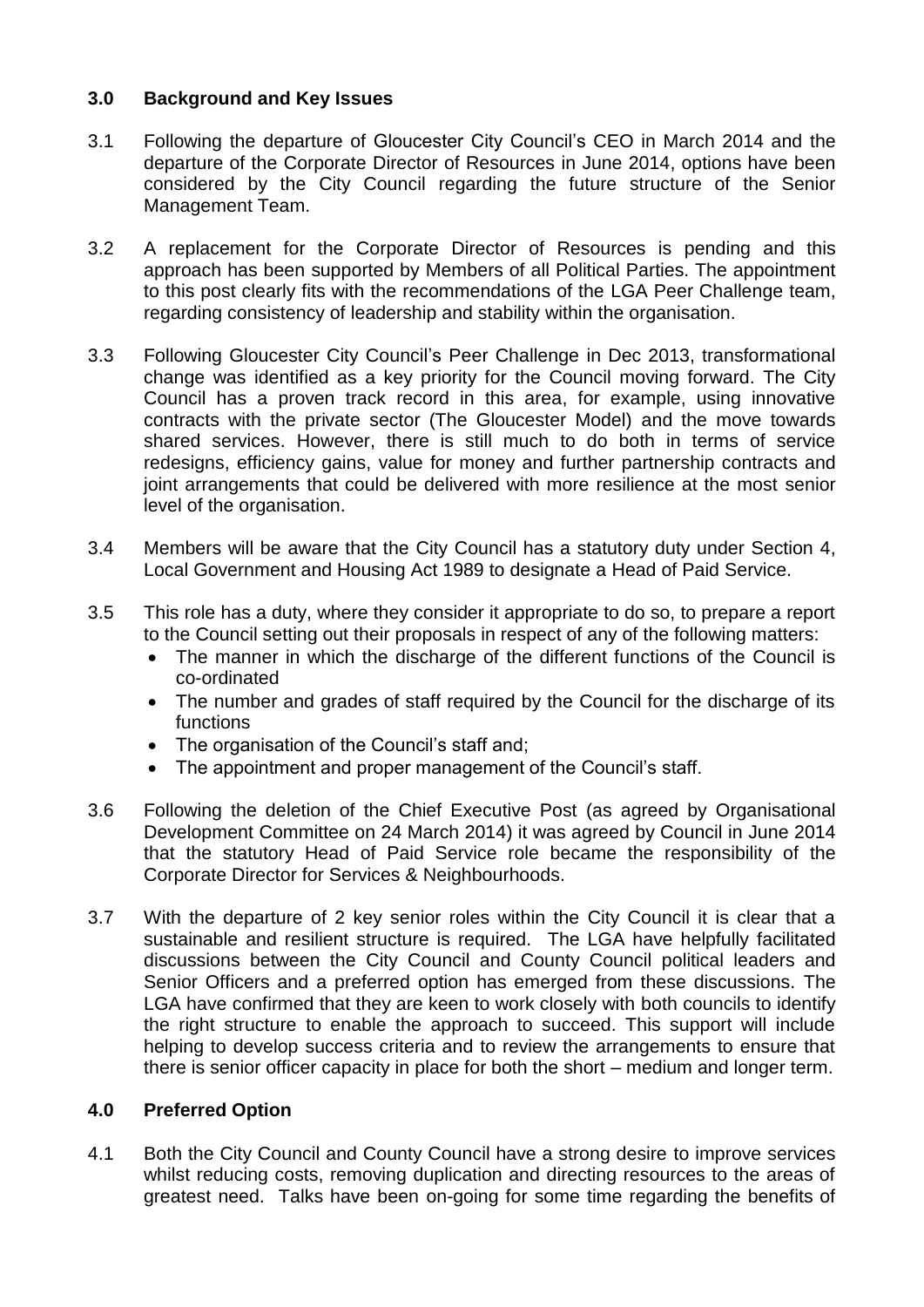sharing services and being creative in our thinking. Back in 2011 'Project Fusion' was launched to explore opportunities for Joint Working which led to the successful development of a hosted SAP (payroll system) for the City Council which is delivered by the County Council. Other 'back-office' services are being considered for partnerships and both organisations are open-minded to the use of external contractors to deliver key services.

- 4.2 Staffing structure changes at senior levels in both organisations now brings an opportunity for shared resources which can significantly benefit the residents of the City. The proposal is to appoint a Managing Director for the City Council who also has Commissioning Director responsibility at the County Council. The role would be split equally between both organisations. The MD role would report to the Leader of the City Council and the Commissioning Director role would report to the CEO at Gloucestershire County Council.
- 4.3 This proposal clearly supports the view amongst Members on both Councils that Gloucester City needs to 'punch its weight' and requires a leadership structure that can fulfil this. Also it is widely recognised that the City Council has a clear understanding of community engagement and has the skills to engage with residents at 'grass roots level', something that the County Council sometimes struggles to achieve.
- 4.4 This dual role will also ensure City Council issues and concerns are expressed and heard at the highest levels of the County Council with the ability to ensure that issues are acted upon and delivered in areas of greatest need. A good example of this is the significant bias towards Gloucester City in many of the services offered to vulnerable people e.g. 400 out of 900 families within the 'Families First' project are within Gloucester. This is already leading to a different approach to service provision in the City and a realisation that for demand management to succeed the County Council needs much better connection to locality services and community activity, both of which are specialities of the City Council.
- 4.5 Whilst it may be too early to really judge the interim management structure within the City Council, a two Director structure is by any definition very thin, and it has been recognised that there is a need to build resilience. Perhaps the current situation of one of the posts being vacant demonstrates the vulnerability to such a model. However, the City Council needs to show on-going financial savings, and the departure of the previous Chief Executive was partly justified on the basis of affordability. It is therefore suggested that some replacement capacity and capability for officer leadership is necessary, but needs to be affordable.
- 4.6 The County Council's challenge is quite different, needing to enhance capacity and capability at the local level to deliver savings relating to a demand management approach. This could be achieved at arm's length through partnership working, and indeed this has been tried in the past, but often found lacking. Given the geographical bias towards Gloucester City, particularly for services to vulnerable people and families, the County Council can justify Commissioning Director investment in the Gloucester City area.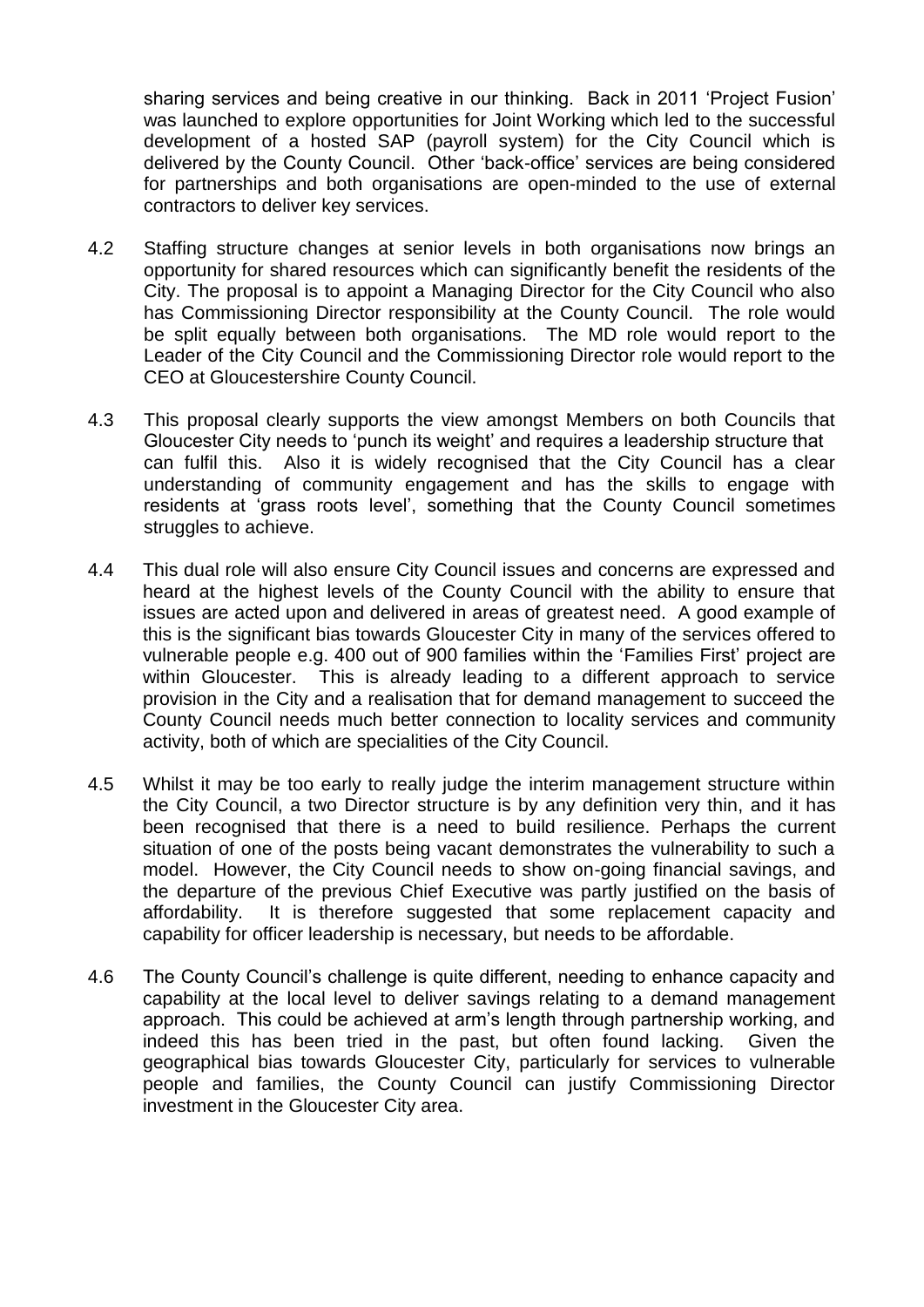# **5.0 Alternative Options Considered**

- 5.1 At the Council Meeting on  $27<sup>th</sup>$  March 2014, Members requested a review of the senior management arrangements of the City Council after a six month trial period of the two Director model. However, following the departure of the Corporate Director of Resources succession arrangements need to be put in place sooner rather than later.
- 5.2 Continuing with the two Director model and not progressing with this proposal is an option. However, this does not address the issues of capacity or resilience. The absence of a Director for any significant length of time causes operational concerns and leaves the senior management of the organization at risk. Linked to this, the "first amongst equals" approach where one Director takes on the Head of Paid Service role on a permanent basis does nothing to address the concerns stated above.
- 5.3 Sharing a Chief Executive with another District is not considered to be a viable option at this time. Gloucester is unique in its demography, issues and needs when compared to the other Districts in the County. The recent appointment of the Head of Regeneration coupled with the consultancy expertise that exists within the organisation means that the Council is well resourced with expertise around the regeneration agenda and other large scale strategic projects, such as the stock transfer to Gloucester City Homes. In addition, support can be brought in as and when required to support Cabinet and officers. Sharing senior officer roles would undoubtedly produce savings but any partner District is likely to expect to be reimbursed for their Chief Executive or Senior Management Teams time and may not provide the level of input required to make any significant impact.
- 5.4 It is also worth noting that the traditional CEO role is not what is required for the City Council. The two Corporate Directors are able to manage the organisation on a day to day basis and ensure that the Council's priorities are delivered to a high quality and within budget. This new role is very much a strategic one as well as being a figure-head for the City Council with real influencing powers over services administered by the County Council and delivered in the City boundary. This effectively, provides a voice for both organisations at the 'top table' of discussions.
- 5.5 Some Councils have adopted an approach to senior management where they have a full time leader who is paid enhanced allowances to reflect the additional time and workload placed upon them. Any decision to progress this would need to be considered by the Allowances Panel, but there are no plans to progress this option at this time.
- 5.6 Within these new proposals it is still intended to appoint a second Director at the City Council to address the concerns about resilience mentioned earlier in the report. However, given that the City Council is looking at a range of partnering and outsourcing arrangements for 'back office' functions it will be necessary to identify the key tasks to be undertaken by this role as the new structure evolves.
- 5.7 In the meantime, support will continue to be offered by the Deputy Chief Executive of the County Council, Peter Jones, who has a clear understanding of the support required in the current situation and has a wide range of knowledge that can assist officers at the City Council whilst the new structure takes shape.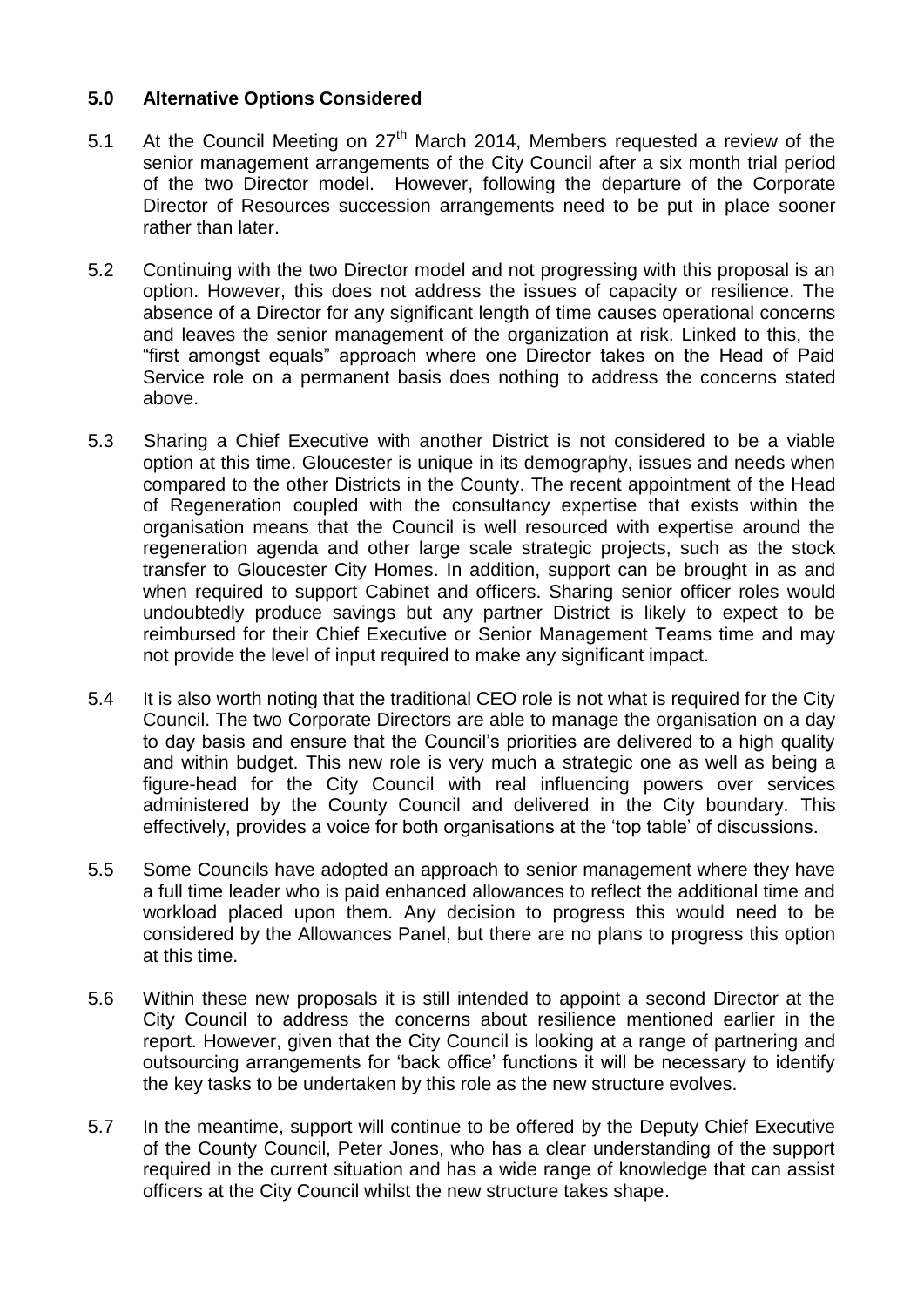## **6.0 Reasons for Recommendations**

6.1 With the staffing changes taking place in both organisations there is a unique opportunity to pool resources, build on collaborative working, provide resilience, address the issues set out in the Peer Challenge report and provide an organisational figure-head for the City Council.

# **7.0 Future Work and Conclusions**

- 7.1 Reporting lines and governance arrangements will need to be clearly laid down to ensure that both organisations get an equal benefit from the joint role and that Members of both Councils have an opportunity to scrutinise the new arrangements.
- 7.2 The on-going support offered to both Council's by the LGA will continue to be taken up, to ensure a perspective is maintained for both the short-medium and longer term.

## **8.0 Financial Implications**

- 8.1 There will be costs associated with sharing the roles described as both organisations will bear an equal share of any costs, now or in the future. Until the salary and other associated costs have been established it is unclear as to how much of the Budget saving for 2014/15 will be achieved (The Senior Management Team saving identified within the Money Plan and Budget 2014/15, Budget Savings Narrative, appendix 3, is £100,000). Any shortfall in savings will have to be found from elsewhere within the senior management team or from across the wider organisation.
- 8.2 Just for the purposes of financial planning, it is suggested that we work on an assumption of a £110k post, plus employment on-costs, shared exactly 50/50 between the two councils on which basis the proposed salary can be accommodated in both council's pay structures. In terms of comparable pay there are very few roles to compare. The LGA have looked at senior managers pay in the region for district chief executives and county council directors. They have taken into consideration the current climate of austerity, the uniqueness of the post and the skills that will be required to deliver the role effectively and support the proposed salary in order to be able to attract a range of suitable candidates.
- 8.3 Additional savings and cost efficiencies will be achieved from across the organisation by driving through shared services with the County Council and other partner organisations.

*(Financial Services have consulted in the preparation of this report)*

## **9.0 Legal Implications**

9.1 The Council has a statutory duty under Section 4 Local Government and Housing Act 1989 to appoint a Head of Paid Service and these arrangements fulfil that duty.

*(Legal Services have consulted in the preparation of this report)*